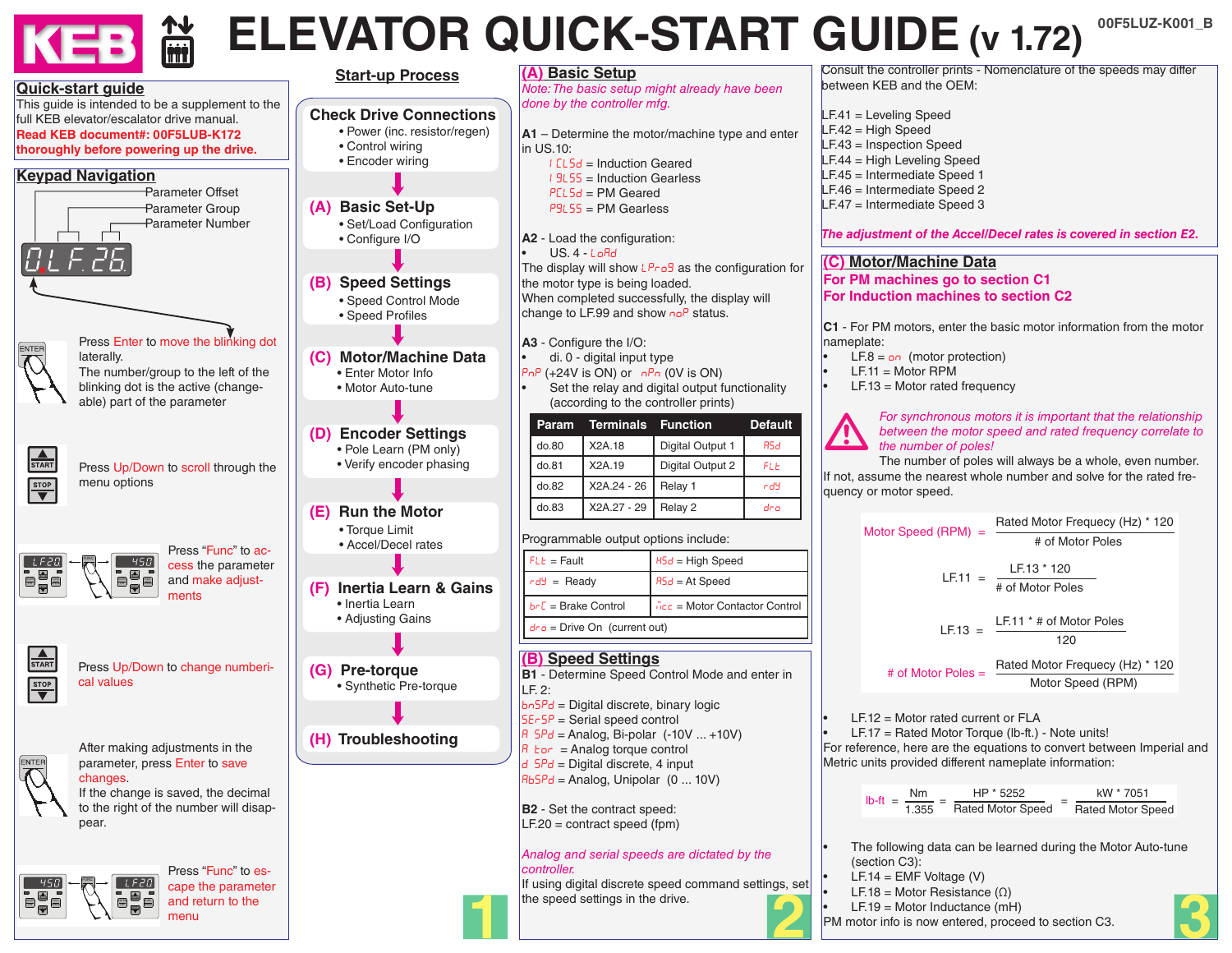**C2** - For Induction motors, enter the basic motor information from the motor nameplate:

- $LEB = \rho n$  (motor protection)
- $LE.9 = Motor$  rated current (motor protection current)
- $E = 10$  = Motor HP
- $LE.11 = Motor$  nameplate RPM (including slip)
- $LEF.12 = Motor$  rated current or  $FLA$
- $LE.13 = Motor$  rated frequency (Hz)
- $LF.14 = Motor voltage$
- $LF.15 = Power Factor$  (use 0.90 if not listed)

Induction motor info is now entered, proceed to section C3.

**C3** - Enter Machine Data

- $LE.20 =$  Contract Speed (fpm)
- $LF.21$  = Sheave diameter (inches)
- $LF.22 = Gear Ratio (x:1)$
- $LE.23 = Roping Ratio (x:1)$

For reference, the drive calculated gear ratio is displayed in LF.25. This can be used to estimate the gear ratio needed in order to reach contract speed given the entered sheave diameter and motor speed.

 $LF.25 =$  Calculated est. Gear Ratio (Read-only)

**C4** - Motor Auto-tune

- $LE.27$  = Encoder Pulse Number (ppr); typically,
	- TTL encoders = 1024
	- EnDat encoders = 2048
- Set inspection speed in controller to 0

Prevent the brake from releasing during inspection LF.  $3 = 5$  L<sub>rn</sub> to begin the Auto-tune process

Press and hold the inspection command (enable  $+$  direction inputs) until the process is complete and donE is displayed or a failure message occurs (eg. FRIL, FRILE, FRILd). In case of failure, see section H1.

*Note: This process should take 2-5 minutes and will emit a high pitched noise while the drive measures various motor parameters. Continue to provide the inspection command throughout the learn process*

- Upon successful completion, the display will show  $ERLE$ ; then the drive will display  $n e^p$  when finished and automatically save the learned motor data.
- Return the brake connection and inspection speed.

# **(D) Encoder Settings**

Verify encoder settings:

- $LF.27 =$  Encoder ppr
- $LF.76$  = Encoder multiplier (Incremental = 2; EnDat = 8)
- D**1** Encoder Learn, *PM motors*

When using PM motors, the encoder position/pole must be learned.

*This step does not apply to Induction motors → If using an induction motor, proceed to section D2 to verify phasing.*



*If at any time the physical relation between the PM motor shaft and encoder changes (i.e. encoder replaced, encoder slippage, etc.) the encoder position must be relearned.* There are 2 functions available to determine the encoder pole position with PM machines:

**A. SPI** (Stationary Pole Identification) – This process is preferred and can learn the encoder position without movement (i.e. with ropes on + brake set). This method does require an extra step to verify correct encoder phasing. **OR**

**B.** Encoder Pole Learn – Process requires sheave movement with little friction (i.e. unroped or balanced car) but can accurately determine encoder phasing.

# **A. SPI Encoder Learn**

To start the SPI Learn procedure:

- Disable the brake
- Set inspection speed to zero. If the speed is generated by the controller (Analog or Serial), then set external speed command to zero
- $LE3 = 5PI$

Press and hold inspection (speed  $+$  enable inputs) until finished. During the learn, several position samples will be taken and displayed on the keypad. Upon successful completion, the display will go to  $n\Omega P$  and the encoder pole position will be written to parameter LF.77.

Return the brake wire and inspection speed. At this point, the encoder phasing needs to be confirmed. Proceed to D2.

# **B. Encoder Pole Learn**

This procedure requires relatively frictionless movement:

- Balance or unrope car
- Verify correct phasing at the output of drive-motor (U-U, V-V, W-W)
- Set inspection speed to zero; allow brake to pick
- $LE.3 = P Lrn$

Press and hold inspection (speed  $+$  enable inputs) until finished. During the learn, the sheave will align to a motor pole and move back and forth while the encoder position is displayed. After completion, the drive will display donE.

If the error  $EEnE + \text{occurs}$ , release the inspection command and  $EErB$  will be displayed. The drive will automatically swap the encoder channel phasing.

Next, press and hold the inspection command again until the process is complete and  $\frac{d}{2}$  is displayed. The inspection command can be released and the drive will go to  $n\Omega P$  status and the encoder position will be saved to LF.77.

Return the inspection speed. At this point, the encoder position and phasing have been learned. Proceed to section E.

# **D2** – Encoder Synchronization

The Encoder Synchronization function can be used to determine the correct A/B phasing of the encoder channels and whether the direction needs to inverted for the correct direction of travel It should be done for both PM and IM applications. Begin the process by setting:

- Set  $LE3 = rUn$
- Run the elevator on inspection and monitor the drive current in LF.93.
- If the current is excessive or the motor operation is erratic, then swap the encoder channels in LF.28.
	- Swap A/B channels:  $0 \leftrightarrow 1$  or  $2 \leftrightarrow 3$

*If using a PM motor with SPI Learn, you must then redo the SPI process!*

If the current is reasonable but the elevator runs in the opposite direction, then invert the direction of the encoder channels in LF.28:

Invert direction:  $0 \leftrightarrow 2$  or  $1 \leftrightarrow 3$ 

The elevator is now ready to run at full speed. Proceed to section E for further adjustments. The elevator is now ready to run at full speed. Proceed to section E<br>for further adjustments.

# **(E) Running the Motor**

#### **E1** – Adjusting the Torque Limit

At this point, the maximum torque limit in 0.LF.36 (lb.ft.) may need to be increased in order to run at high speed and full load. For PM motors, the default setting is 150% of Rated Motor Torque (LF.17). This may need to be increased to 250% of Rated Motor Torque. For induction motors, the default is set to 300% of the Rated Motor Torque.

**E2** - Adjust Profile Settings

The setting of the speed control and speeds (discrete speed only) are outlined in section B2.

Profile settings refer to Digital Discrete Speed command inputs only. Serial and analog speeds are dictated by the controller and LF.50-56 should be set to "off".

|            | Parameter Adjustment |          | Parameter Adjustment |
|------------|----------------------|----------|----------------------|
| xx.LF.50   | <b>Start Jerk</b>    | xx.LF.54 | Deceleration         |
| $xx$ LF.51 | Acceleration         | xx.LF.55 | Flare Jerk           |
| xx.LF.52   | Acceleration Jerk    | xx.LF.56 | Stop Jerk            |
| xx.LF.53   | Deceleration Jerk    |          |                      |

| Parameter       | <b>Adjustment</b> |
|-----------------|-------------------|
| <b>xx.LF.54</b> | Deceleration      |
| xx.LF.55        | Flare Jerk        |
| xx.LF.56        | Stop Jerk         |
|                 |                   |

 $xx = 0$ , High and Intermediate Speeds 1, Inspection and Leveling Speeds

2, Emergency Profile Speeds



In general, higher values result in hard/fast profile, while lower values give softer, slower transitions:



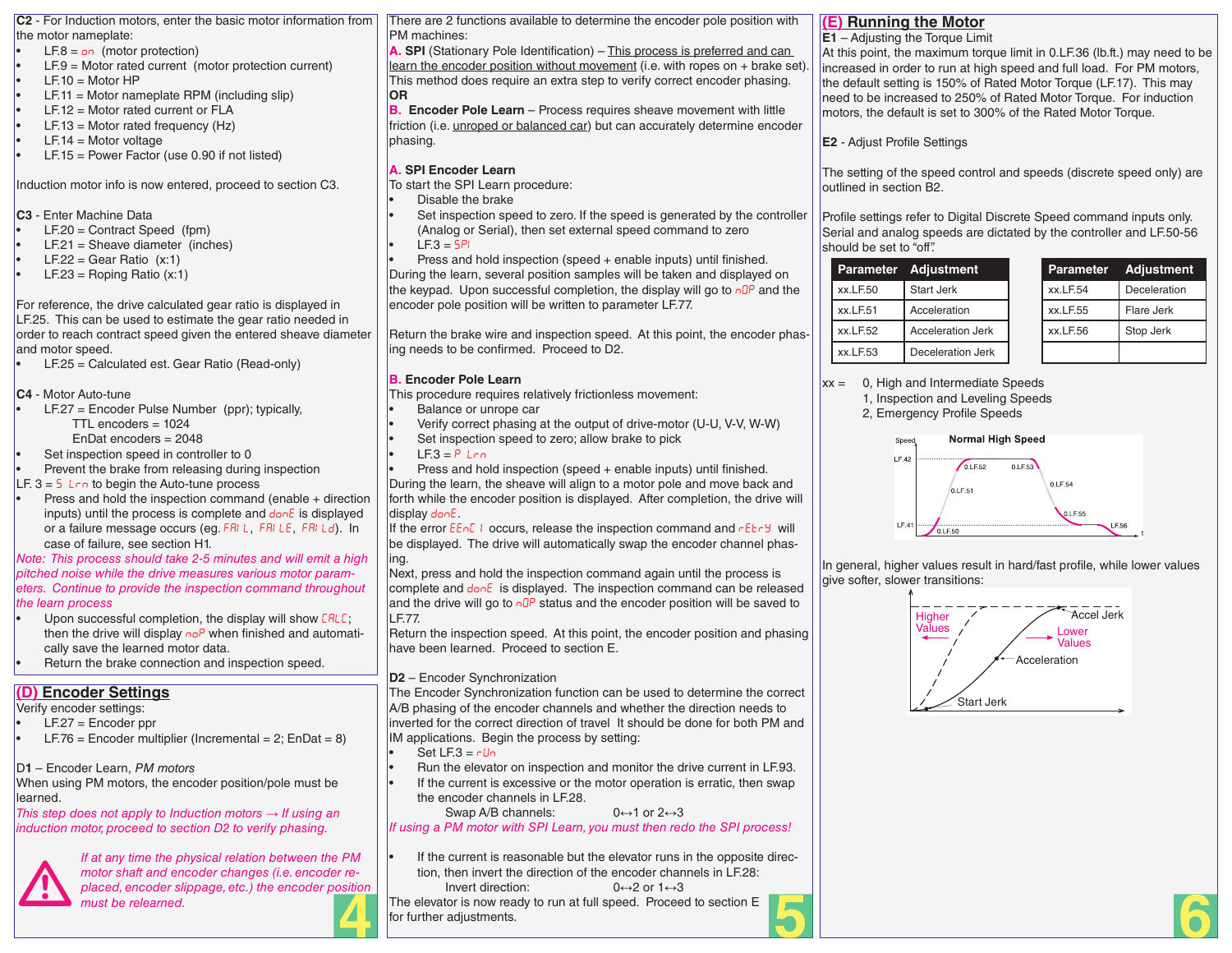#### **(F) Inertia Learn and Gain Adjustments F1** *– Inertia Learn*

Learning the system inertia activates and pre-adjusts the feed forward torque control, which provides a more dynamic response without further adjustment to the speed controller gains.

#### **Preperation:**

The car must run at high speed on automatic under normal operating conditions; Counter-weighting and compensation must be in their final state.

The car must be balanced. Determine this with the drive by viewing the torque (not current) in ru.12 in the up and down directions between two floors. When balanced, the torque should be fairly equal, although opposite in signed direction.

• Adjust the speed (tach) following error in the controller to the maximum value (if applicable).

### **Process:**

#### Set LF.3 =  $I$  Lrn

• Run the car between two floors. The acceleration rate will be extended (reason for increasing speed following error), so make sure the elevator is able to reach a sustained high speed between these two floors. If not, increase the number of floors to run between.

• During the process, the torque will be displayed. Make note of the peak torque during constant acceleration, as well as the constant torque during high speed. Continue putting in car calls to determine an average value of each from a number of runs.



Ld.24 = Constant Acceleration Torque - High Speed Constant Torque

• To continue, press ENTER and the display will show 'VALUE' and be brought to parameter Ld.29 where the acceleration torque should be entered as the difference between the noted acceleration torque and the constant high speed torque. If there is no compensation note the torque at constant speed while passing the middle of the hoistway. Otherwise to abort the rest of the process press FUNCTION.

• Once an acceleration torque has been entered in Ld.29, the system inertia will automatically be calculated in Ld.30 and the feed forward torque control pre-adjusted in Ld.31 and Ld.32.

- A.LF.33 and d.LF.33 can be reduced by a factor of 10 (optional)
- For serial and analog speed control, it may be necessary to increase Ld.31 from 32 to 64ms if the inertia learn causes vibration Set LF. $3 = r \ln$

#### **F2** *- Gain Adjustment (in lieu of Inertia Learn)*

Instead of learning the system inertia, the speed control gains can be manually adjusted. The default gain values should provide a good starting point.

The speed control gains are split into two primary values; one for the acceleration and constand speed (denoted by **A**.LF.xx) and the other for deceleration and leveling (denoted by **d**.LF.xx).

Some speed gains also have an adjustment for pre-torque (denoted by **P**.LF.xx) and are discussed later.

#### *Proportional Gain*

The proportional gain (LF.31) maintains general control and stability over the entire speed range. In general, it provides the magnitude of response. When adjusting the speed gains, focus is given mostly to the proportional gain.

Lower values (1000) may result in loose control and overshoot of the command speed as high speed is reached.



High values (10,000) can cause high frequency oscillation resulting in vibration or a buzzing sound in the motor.



### *Integral Gain*

The integral gains (LF.32, LF.33) are responsible for correcting longterm average error in speed as well as providing increased control and rigidity at lower speeds for starting and stopping. The integral offset (LF.33) is the amount added to the integral gain (LF.32) at low speeds.

When adjusting speed gains, the integral gains are usually adjusted after the proportional gains and adjustment is usually only made to the integral offset (LF.33).

### *Integral Gain Offset*

The integral offset gain values are effective only at low speeds. Values which are too low will cause the actual speed to lag the command speed. Values too high will cause vibration or steps at the final approach.

#### A.LF.33 - KI Offset Acceleration

The offset acceleration gain will assist the motor in catching the load during starting - this setting is especially important for high efficiency geared or gearless applications.



d.LF.33 - KI Offset Deceleration

The offset deceleration gain will assist the motor in tracking when coming into the floor



#### **(G) Synthetic Pre-Torque**

**G1** - Synthetic pre-torque allows the drive to compensate for rollback without an external load weighing device. The result is a more consistent take off.

*Note: Adjust brake spring tension, brake voltage, and brake timing first. It is often advantageous to use lower spring tension and lower brake pick voltage to provide a softer lifting of the brake. This allows for a smoother transition from brake to motor. It should also be noted that any subsequent changes to the brake could require readjustment of the synthetic pre-torque.* 

The goal is to adjust timer US.17 such that the pre-torque ramp down phase occurs exactly when the brake releases and the roll back occurs.



When adjusted properly, the brake should pick, the motor holds the load for a short period (about 1/4 second) and then the acceleration begins.



#### **Process:**

Set the speed to zero in order to clearly see the rollback.

• Run the car on inspection and note the rollback

Turn on the synthetic pre-torque by setting  $LF.30 = 5$ .

Set  $US.17 = .2$  sec and  $US.18 = .2$  sec

• Run the car on inspection. If there is any vibration or audible noise at the start, lower the value of P.LF.32 by 2500 and try again.

• Increase the value of US.17 by .05 sec. If the rollback is reduced, proceed to the next step, otherwise continue raising the value of US.17 in steps of .05 until a difference in the roll back is perceived.

• Note the value of US.17 and raise it again by .05 seconds. If the roll back gets better try raising it again. Keep raising US.17 until it gets worse. Then back off the value by .05 seconds. There may still be some rollback at this point.

• Increase the value of P.LF.32 in steps of 2,000 and run the car. Roll back should be further reduced. Values as high as 20,000 are normal. If there is vibration or audible noise during the start, reduce P.LF.32. In some cases it may help to raise the value of P.LF.31 to minimize vibration during the pre-torque phase. Adjust in steps of 1,000. Finally reduce US.18 by .05 seconds.

Return the pattern gain or inspection speed to the original values.



Integral offset Too Low (500) Integral offset Too High (6000)